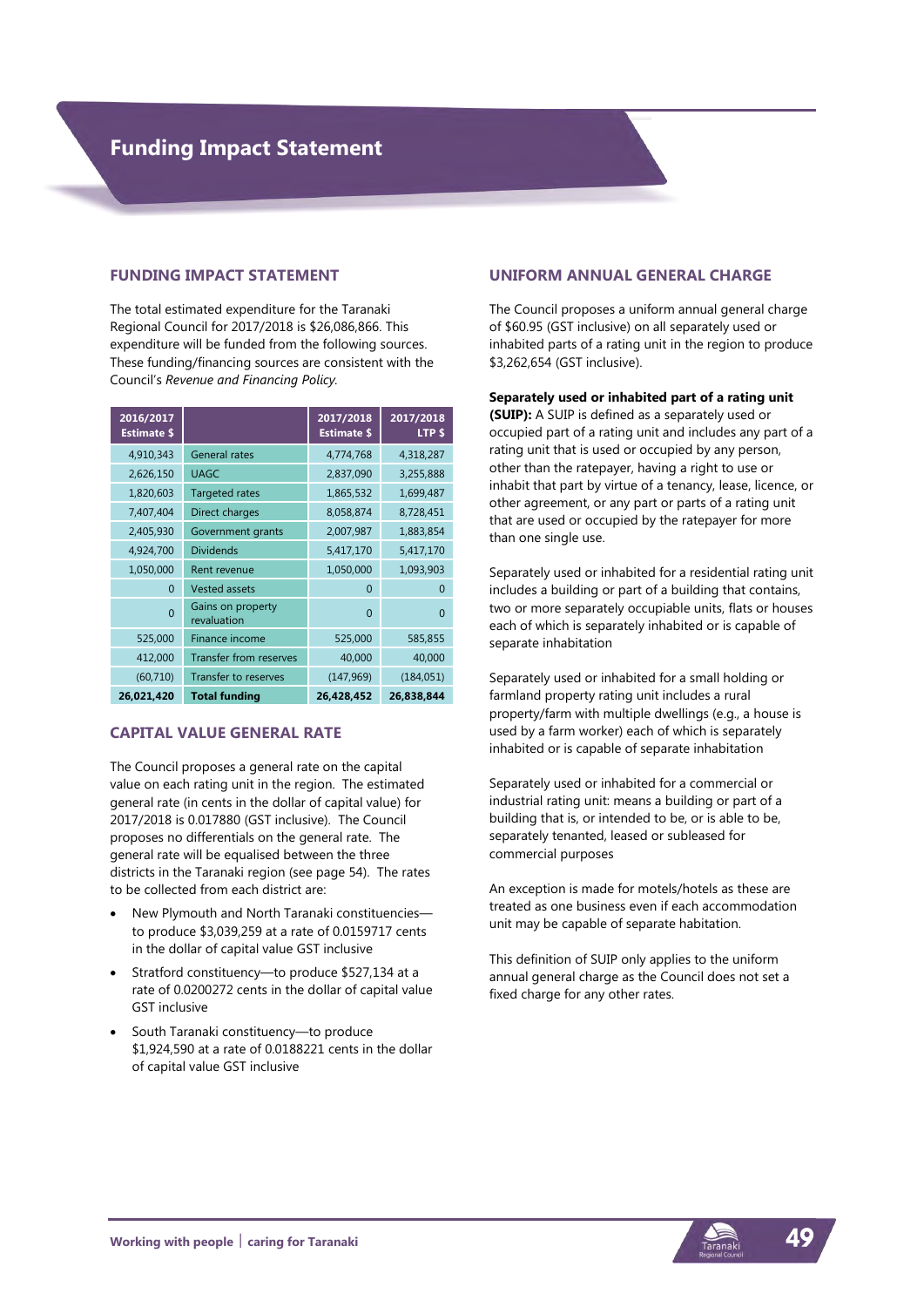### **TARGETED RATES**

The following table summarises the types of targeted rate, the group of activities or activity funded by that targeted rate together with the matters and factors of the targeted rates.

| <b>Group of</b><br>activities<br>funded | <b>Type of</b><br>rates                     | <b>Types of land to</b><br>be funded                                                                          | <b>Different</b><br>categories    |
|-----------------------------------------|---------------------------------------------|---------------------------------------------------------------------------------------------------------------|-----------------------------------|
| <b>Hazard</b><br>management             | Flood and<br>river<br>control<br>works rate | All properties in<br>the New Plymouth<br>and North<br>Taranaki<br>constituencies of<br>the Taranaki<br>region | Capital<br>value                  |
| <b>Hazard</b><br>management             | Flood and<br>river<br>control<br>works rate | All properties in<br>the South<br>Taranaki<br>constituency of<br>the Taranaki<br>region                       | Capital<br>value                  |
| <b>Transport</b>                        | Passenger<br>transport<br>services<br>rate  | All properties in<br>the New Plymouth<br>and North<br>Taranaki<br>constituencies of<br>the Taranaki<br>region | Capital<br>value                  |
| <b>Transport</b>                        | Passenger<br>transport<br>services<br>rate  | All properties in<br>the Stratford<br>constituency of<br>the Taranaki<br>region                               | Capital<br>value                  |
| <b>Transport</b>                        | Passenger<br>transport<br>services<br>rate  | All properties in<br>the South<br>Taranaki<br>constituency of<br>the Taranaki<br>region                       | Capital<br>value                  |
| Recreation,<br>culture and<br>heritage  | Yarrow<br>Stadium<br>rate                   | All properties in<br>the New Plymouth<br>and North<br>Taranaki<br>constituencies of<br>the Taranaki<br>region | <b>Differential</b><br>land value |

The Council proposes the following targeted rates for 2017/2018:

- A targeted rate for flood and river control works on the capital value on each rating unit in the New Plymouth and North Taranaki constituencies of the Taranaki region. The estimated targeted rate (in cents in the dollar of capital value) for 2017/2018 is 0.003924 GST inclusive to produce \$746,610 (GST inclusive).
- A targeted rate for flood and river control works on the capital value on each rating unit in the South Taranaki constituency of the Taranaki region. The estimated targeted rate (in cents in the dollar of capital value) for 2017/2018 is 0.000576 GST inclusive to produce \$58,912 (GST inclusive).
- A targeted rate for passenger transport services on the capital value on each rating unit in the New Plymouth and North Taranaki constituencies of the Taranaki region. The estimated targeted rate (in cents in the dollar of capital value) for 2017/2018 is 0.004873 GST inclusive to produce \$927,262 (GST inclusive).
- A targeted rate for passenger transport services on the capital value on each rating unit in the Stratford constituency of the Taranaki region. The estimated targeted rate (in cents in the dollar of capital value) for 2017/2018 is 0.000705 GST inclusive to produce \$18,563 (GST inclusive).
- A targeted rate for passenger transport services on the capital value on each rating unit in the South Taranaki constituency of the Taranaki region. The estimated targeted rate (in cents in the dollar of capital value) for 2017/2018 is 0.000402 GST inclusive to produce \$41,113 (GST inclusive).
- A differential targeted rate for Yarrow Stadium on the land value on each rating unit in the New Plymouth and North Taranaki constituencies of the Taranaki region. The estimated targeted rate (in cents in the dollar of land value) for 2017/2018 for each differential category is:
	- Group 1 Commercial and Industrial to produce \$168,306 at a rate of 0.017658 cents in the dollar of land value GST inclusive
	- Group 2 Residential to produce \$159,604 at a rate of 0.002883 cents in the dollar of land value GST inclusive
	- Group 3 Small holdings to produce \$9,063 at a rate of 0.001686 cents in the dollar of land value GST inclusive
	- Group 4 Farmland to produce \$15,929 at a rate of 0.000543 cents in the dollar of land value GST inclusive.

The Council differentiates the Yarrow Stadium targeted rate based on land use. The differential categories are:

- Group 1: Commercial/industrial. All rating units that are used primarily for any commercial or industrial purpose.
- Group 2: Residential. All rating units with a land area of one hectare or less, not being rating units in Group 1, used for residential and related purposes.
- Group 3: Small holdings. All rating units, not being rating units included in Groups 1 or 2, having a land area of more than one hectare but no greater than four hectares.
- Group 4: Farmland. All rating units, not being rating units included in Group 1, 2 or 3, having a land area in excess of four hectares.

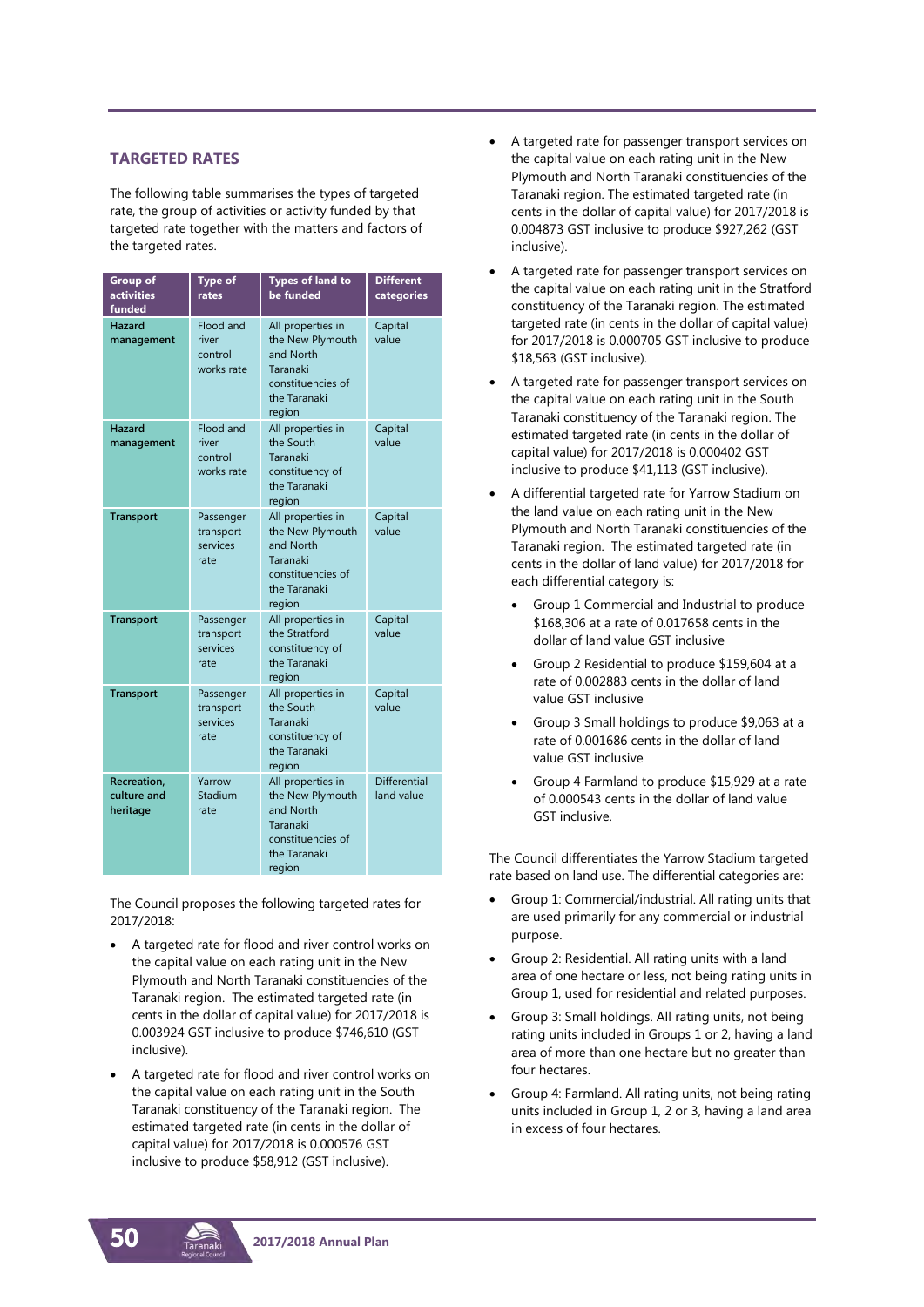### **FUNDING IMPACT STATEMENT**

The above figures are estimated cents in the dollar rates based upon the required revenue to be recovered from each type of rate and the current capital or land value of the region or sub-part of the region. The final capital or land value of the region or sub-part of the region used to set the rates (in July 2018) will be different from the values used in the above calculations. The effect on the cents in the dollar rates is not expected to be significant.

The Council does not require a lump sum contribution for any of its targeted rates.

#### **DUE DATES**

All rates will be payable in four equal instalments due on:

Instalment 1: 30 August 2017. Instalment 2: 29 November 2017. Instalment 3: 28 February 2018. Instalment 4: 30 May 2018.

#### **PENALTIES AND DISCOUNTS**

Pursuant to Section 57 and 58 of the *Local Government (Rating) Act 2002* the following penalties on unpaid rates will be applied.

A charge of 10 percent on so much of any instalment that has been assessed after 1 July 2017 and which remains unpaid after the due date for that instalment. The Council will charge a penalty of 10 per cent on any rates that were assessed or levied in any previous financial years and which remain unpaid on 30 September 2017 and a further additional penalty of 10 per cent on any rates that were assessed or levied in any previous financial years and which remain unpaid on 31 March 2018 (New Plymouth and North Taranaki constituencies).

The Council will charge a penalty of 10% on so much of any rates levied before 1 July 2017 which remain unpaid on 10 July 2017 or such later date as required under section 58(1) (b) (ii). A continuing additional penalty of 10% on so much of any rates levied before 1 July 2016 which remain unpaid six months after the previous penalty was added (Stratford constituency).

The Council will allow a discount of 3% where a ratepayer pays the year's rates in full on or before the due date of the first instalment for the year (South Taranaki constituency only). This will be 30 August 2017.

#### **PAYMENT LOCATIONS**

The Council's rates and charges will become due and payable at the principal offices and service centres of the region's district councils. The rates and charges can also be paid at the principal office of the Taranaki Regional Council.



### **EACH DOLLAR OF GENERAL RATES COLLECTED IS SPENT IN THE FOLLOWING MANNER:**

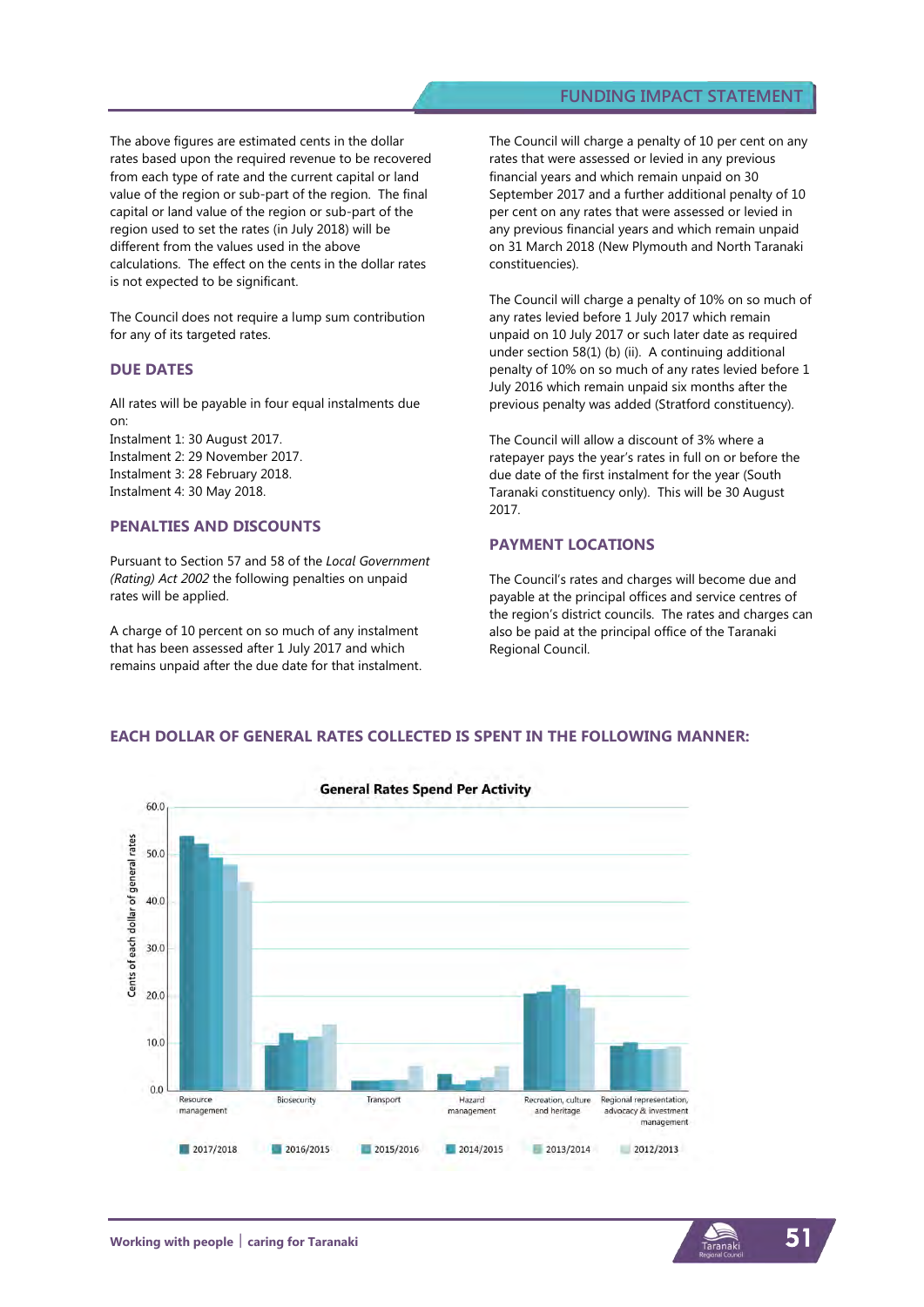### **RATING IMPACT**

The following are examples of the level of total rates that different groups of ratepayers will incur in 2017/2018 under this *Annual Plan*. All figures are GST exclusive. These figures are calculated on the equalised capital value of each district. The actual rates struck will be on the unequalised capital value. Accordingly, there will be some differences (expected to be minor) between the figures below and the final rates figures charged.

### **RATEPAYERS IN THE NEW PLYMOUTH AND NORTH TARANAKI CONSTITUENCIES:**

In these constituencies ratepayers incur a mixture of capital value general rates, uniform annual general charges, capital value targeted rates and land value targeted rates. To determine the rates for any property, refer to the table for that type of property and then look by capital value (columns) and land value (rows). For instance, a residential ratepayer with a capital value of \$300,000 and a land value of \$100,000 will pay \$126.82 in total regional council rates (see highlighted example below).

| <b>Commercial and industrial property</b> |           |             |             |             |             |
|-------------------------------------------|-----------|-------------|-------------|-------------|-------------|
| Capital value of property:                | \$200,000 | \$300,000   | \$500,000   | \$750,000   | \$1,000,000 |
| Land value of property:                   |           |             |             |             |             |
| \$50,000                                  | \$107.92  | \$131.54    | \$178.78    | \$237.83    | \$296.88    |
| \$100,000                                 | \$115.60  | \$139.22    | \$186.46    | \$245.51    | \$304.56    |
| \$150,000                                 | \$123.27  | \$146.89    | \$194.14    | \$253.19    | \$312.24    |
| \$300,000                                 | \$146.30  | \$169.93    | \$217.17    | \$276.22    | \$335.27    |
| \$500,000                                 | \$177.01  | \$200.63    | \$247.88    | \$306.93    | \$365.98    |
| <b>Residential property</b>               |           |             |             |             |             |
| Capital value of property:                | \$200,000 | \$300,000   | \$500,000   | \$750,000   | \$1,000,000 |
| Land value of property:                   |           |             |             |             |             |
| \$50,000                                  | \$101.49  | \$125.12    | \$172.36    | \$231.41    | \$290.46    |
| \$100,000                                 | \$102.75  | \$126.37    | \$173.61    | \$232.66    | \$291.71    |
| \$150,000                                 | \$104.00  | \$127.62    | \$174.86    | \$233.92    | \$292.97    |
| \$300,000                                 | \$107.76  | \$131.38    | \$178.62    | \$237.67    | \$296.73    |
| <b>Small holdings property</b>            |           |             |             |             |             |
| Capital value of property:                | \$200,000 | \$300,000   | \$500,000   | \$750,000   | \$1,000,000 |
| Land value of property:                   |           |             |             |             |             |
| \$50,000                                  | \$100.97  | \$124.59    | \$171.84    | \$230.89    | \$289.94    |
| \$100,000                                 | \$101.71  | \$125.33    | \$172.57    | \$231.62    | \$290.67    |
| \$150,000                                 | \$102.44  | \$126.06    | \$173.30    | \$232.35    | \$291.41    |
| \$300,000                                 | \$104.64  | \$128.26    | \$175.50    | \$234.55    | \$293.60    |
| <b>Farmland property</b>                  |           |             |             |             |             |
| Capital value of property:                | \$500,000 | \$1,000,000 | \$2,000,000 | \$3,000,000 | \$5,000,000 |
| Land value of property:                   |           |             |             |             |             |
| \$250,000                                 | \$172.28  | \$290.39    | \$526.59    | \$762.80    | \$1,235.21  |
| \$500,000                                 | \$173.46  | \$291.57    | \$527.77    | \$763.98    | \$1,236.39  |
| \$1,000,000                               | \$175.82  | \$293.93    | \$530.13    | \$766.34    | \$1,238.75  |
| \$1,500,000                               | \$178.18  | \$296.29    | \$532.49    | \$768.70    | \$1,241.11  |
| \$2,000,000                               | \$180.54  | \$298.65    | \$534.85    | \$771.06    | \$1,243.48  |

#### **RATEPAYERS IN THE STRATFORD AND SOUTH TARANAKI CONSTITUENCIES:**

In these constituencies, ratepayers incur a mixture of capital value general rates, uniform annual general charges and capital value targeted rates.

| <b>Stratford constituency</b> |           |           |             |             |             |
|-------------------------------|-----------|-----------|-------------|-------------|-------------|
| Capital value of property:    | \$200,000 | \$500,000 | \$1,000,000 | \$2,000,000 | \$5,000,000 |
| Total rates                   | \$94.28   | \$156.20  | \$259.41    | \$465.81    | \$1,085.03  |

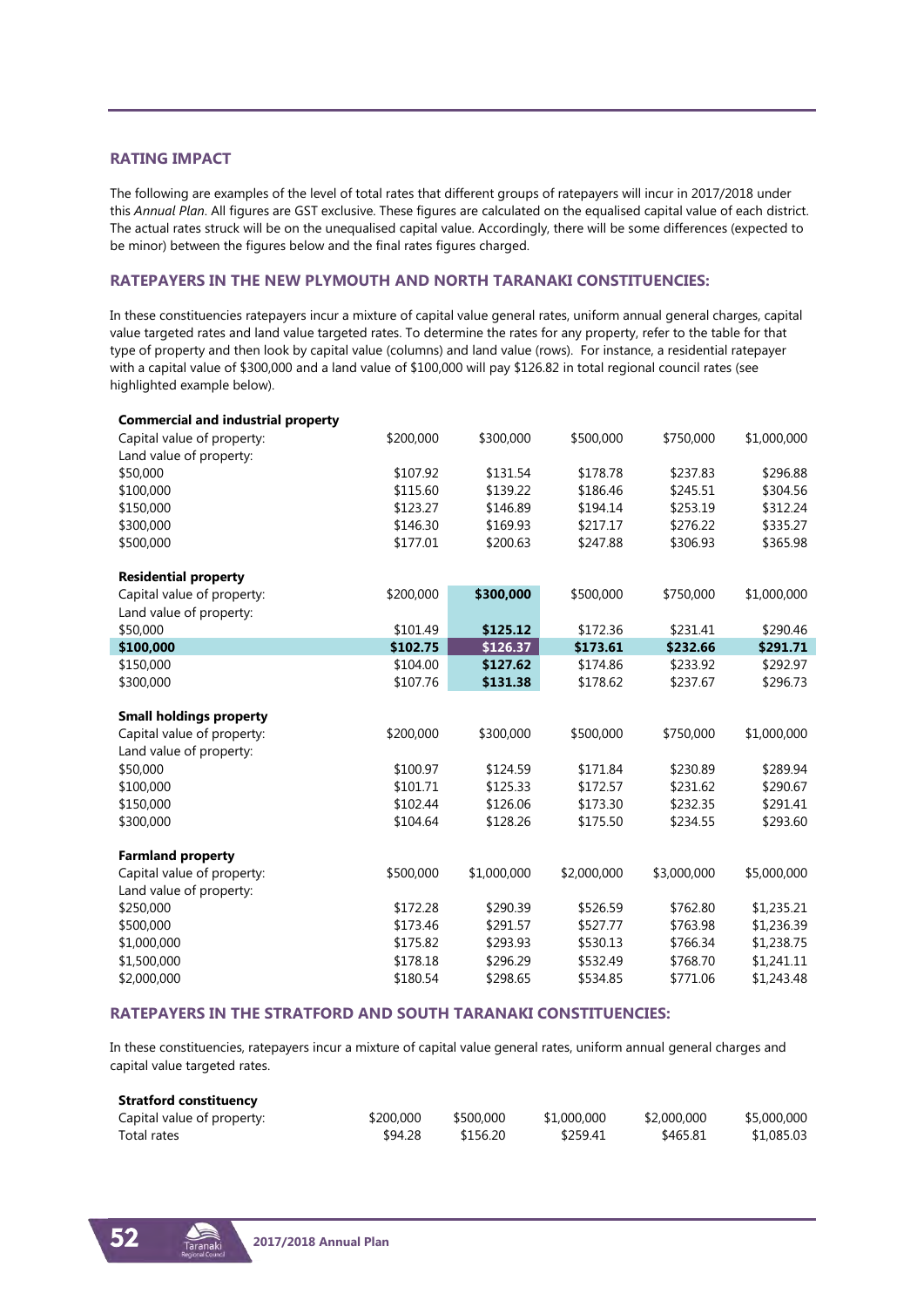| South Taranaki constituency |           |           |             |             |             |
|-----------------------------|-----------|-----------|-------------|-------------|-------------|
| Capital value of property:  | \$200,000 | \$500,000 | \$1,000,000 | \$2,000,000 | \$5,000,000 |
| Total rates                 | \$92.35   | \$151.36  | \$249.73    | \$446.45    | \$1,036.64  |

### **ACTUAL RATES TO BE PAID**

To calculate the approximate rates payable for a property, obtain the rateable land value and capital vale from the Rates Assessment Notice issued by your local district council and then complete the attached table. All figures include GST. For example if you own a residential property in the North Taranaki constituency with a capital value of \$400,000 and a land value of \$120,000, then the rates calculation would be as follows:

### **EXAMPLE**

| New Plymouth and North Taranaki Constituencies |               |                       |                  |          |               |  |
|------------------------------------------------|---------------|-----------------------|------------------|----------|---------------|--|
| Capital Value (CV):                            |               | \$400,000             | Land Value (LV): |          | \$120,000     |  |
| Rate                                           | <b>Factor</b> | <b>Differential</b>   | <b>Value</b>     | Rate     | <b>Amount</b> |  |
| General                                        | CV            |                       | \$400,000        | 0.000160 | \$64.40       |  |
| <b>UAGC</b>                                    |               |                       |                  | \$60.95  | \$60.95       |  |
| River control                                  | CV            |                       | \$400,000        | 0.000039 | \$15.60       |  |
| Transport                                      | CV            |                       | \$400,000        | 0.000049 | \$19.60       |  |
| <b>Yarrow Stadium</b>                          | LV            | Residential           | \$120,000        | 0.000029 | \$3.48        |  |
|                                                | LV            | Commercial/industrial |                  | 0.000177 | 0.000177      |  |
|                                                | LV            | Farmland              |                  | 0.000005 | N/A           |  |
|                                                | LV            | Small holding         |                  | 0.000017 | N/A           |  |
| <b>Total rates</b>                             |               |                       |                  |          | \$164.03      |  |

| <b>New Plymouth and North Taranaki Constituencies</b> |        |                       |                  |          |          |
|-------------------------------------------------------|--------|-----------------------|------------------|----------|----------|
| Capital Value (CV):                                   |        |                       | Land Value (LV): |          |          |
| Rate                                                  | Factor | <b>Differential</b>   | <b>Value</b>     | Rate     | Amount   |
| General                                               | CV     |                       |                  | 0.000160 |          |
| UAGC                                                  |        |                       | 1                | \$60.95  | \$60.95  |
| River control                                         | CV     |                       |                  | 0.000039 |          |
| Transport                                             | CV     |                       |                  | 0.000049 |          |
| Yarrow Stadium                                        | LV     | Residential           |                  | 0.000029 |          |
|                                                       | LV     | Commercial/industrial |                  | 0.000177 | 0.000177 |
|                                                       | LV     | Farmland              |                  | 0.000005 |          |
|                                                       | LV     | Small holding         |                  | 0.000017 |          |

**Total rates**

| <b>Stratford Constituency</b> |        |                           |                  |          |         |
|-------------------------------|--------|---------------------------|------------------|----------|---------|
| Capital Value (CV):           |        |                           | Land Value (LV): |          |         |
| Rate                          | Factor | <b>Differential</b>       | <b>Value</b>     | Rate     | Amount  |
| General                       | CV     |                           |                  | 0.000200 |         |
| <b>UAGC</b>                   |        |                           | 1                | \$60.95  | \$60.95 |
| Transport                     | CV     |                           |                  | 0.000007 |         |
| <b>Total rates</b>            |        |                           |                  |          |         |
|                               |        |                           |                  |          |         |
|                               |        | .<br>---<br>$\sim$ $\sim$ | .                |          |         |

|                     | South Taranaki Constituency |                     |                  |          |         |  |
|---------------------|-----------------------------|---------------------|------------------|----------|---------|--|
| Capital Value (CV): |                             |                     | Land Value (LV): |          |         |  |
| Rate                | Factor                      | <b>Differential</b> | Value            | Rate     | Amount  |  |
| General             | CV                          |                     |                  | 0.000188 |         |  |
| <b>UAGC</b>         |                             |                     | 1                | \$60.95  | \$60.95 |  |
| River control       | CV                          |                     |                  | 0.000006 |         |  |
| Transport           | CV                          |                     |                  | 0.000004 |         |  |
| <b>Total rates</b>  |                             |                     |                  |          |         |  |

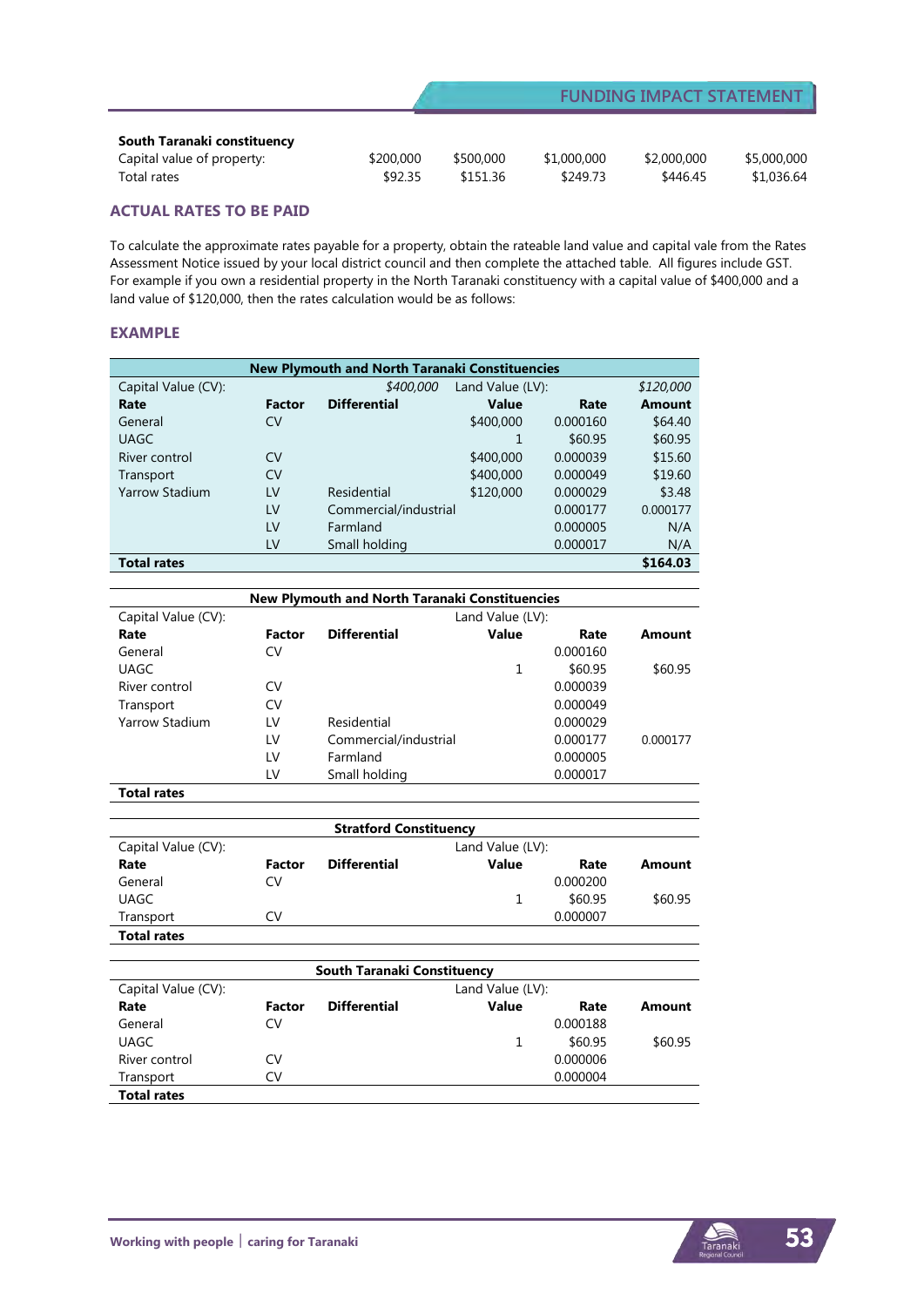|                 | The projected apportionment of general rates between districts is as follows: |         |                                     |            |                                    |                            |
|-----------------|-------------------------------------------------------------------------------|---------|-------------------------------------|------------|------------------------------------|----------------------------|
| <b>District</b> | <b>Capital Value</b><br><b>Equalised \$</b>                                   | %       | <b>Estimated Rate</b><br>Revenue \$ | <b>GST</b> | <b>GST incl rate</b><br>revenue \$ | Rate in the \$<br>excl GST |
| 2009/2010       |                                                                               |         |                                     |            |                                    |                            |
| New Plymouth    | 16,024,055,000                                                                | 56.63%  | 2,076,891                           | 259,611    | 2,336,502                          |                            |
| Stratford       | 2,957,872,000                                                                 | 10.45%  | 383,251                             | 47,906     | 431,157                            |                            |
| South Taranaki  | 9,313,618,000                                                                 | 32.92%  | 1,207,332                           | 150,917    | 1,358,249                          |                            |
|                 | 28,295,545,000                                                                | 100.00% | 3,667,474                           | 458,434    | 4,125,908                          | 0.012962                   |
| 2010/2011       |                                                                               |         |                                     |            |                                    |                            |
| New Plymouth    | 14,961,826,000                                                                | 59.11%  | 2,580,986                           | 322,623    | 2,903,609                          |                            |
| Stratford       | 2,401,563,000                                                                 | 9.49%   | 414,372                             | 51,797     | 466,169                            |                            |
| South Taranaki  | 7,948,075,000                                                                 | 31.40%  | 1,371,053                           | 171,382    | 1,542,435                          |                            |
|                 | 25,311,464,000                                                                | 100.00% | 4,366,411                           | 545,802    | 4,912,213                          | 0.017251                   |
|                 |                                                                               |         |                                     |            |                                    |                            |
| 2011/2012       |                                                                               |         |                                     |            |                                    |                            |
| New Plymouth    | 15,950,320,000                                                                | 60.42%  | \$2,766,026                         | \$414,904  | \$3,180,930                        |                            |
| Stratford       | 2,662,041,000                                                                 | 10.08%  | \$461,638                           | \$69,246   | \$530,884                          |                            |
| South Taranaki  | 7,787,200,000                                                                 | 29.50%  | \$1,350,418                         | \$202,563  | \$1,552,981                        |                            |
|                 | 26,399,561,000                                                                | 100.00% | \$4,578,083                         | \$686,712  | \$5,264,795                        | 0.017342                   |
|                 |                                                                               |         |                                     |            |                                    |                            |
| 2012/2013       |                                                                               |         |                                     |            |                                    |                            |
| New Plymouth    | 13,290,429,000                                                                | 55.07%  | 2,588,117                           | 388,218    | 2,976,335                          |                            |
| Stratford       | 2,593,336,050                                                                 | 10.74%  | 504,746                             | 75,712     | 580,458                            |                            |
| South Taranaki  | 8,252,154,000                                                                 | 34.19%  | 1,606,823                           | 241,023    | 1,847,846                          |                            |
|                 | 24,135,919,050                                                                | 100.00% | 4,699,686                           | 704,953    | 5.404.639                          | 0.019471                   |
| 2013/2014       |                                                                               |         |                                     |            |                                    |                            |
| New Plymouth    | \$16,094,949,00                                                               | 60.17%  | \$2,765,159                         | \$414,774  | \$3,179,933                        |                            |
| Stratford       | \$2,586,302,000                                                               | 9.67%   | \$444,392                           | \$66,659   | \$511,051                          |                            |
| South Taranaki  | \$8,069,489,050                                                               | 30.16%  | \$1,386,026                         | \$207,904  | \$1,593,930                        |                            |
|                 | \$26,750,740,00                                                               | 100.00% | \$4,595,578                         | \$689,337  | \$5,284,915                        | 0.017179                   |
|                 |                                                                               |         |                                     |            |                                    |                            |
| 2014/2015       |                                                                               |         |                                     |            |                                    |                            |
| New Plymouth    | 16,453,922,100                                                                | 59.03%  | 2,734,493                           | 410,174    | 3,144,667                          |                            |
| Stratford       | 2,633,724,816                                                                 | 9.45%   | 437,760                             | 65,664     | 503,424                            |                            |
| South Taranaki  | 8,786,039,704                                                                 | 31.52%  | 1,460,126                           | 219,019    | 1,679,145                          |                            |
|                 | 27,873,686,620                                                                | 100.00% | 4,632,379                           | 694,857    | 5,327,236                          | 0.016619                   |
| 2015/2016       |                                                                               |         |                                     |            |                                    |                            |
| New Plymouth    | 16,961,017,823                                                                | 59.66%  | 2,822,044                           | 423,307    | 3,245,341                          |                            |
| Stratford       | 2,663,615,050                                                                 | 9.37%   | 443,221                             | 66,483     | 509,704                            |                            |
| South Taranaki  | 8,805,959,674                                                                 | 30.97%  | 1,464,946                           | 219,742    | 1,684,688                          |                            |
|                 | 28,430,592,547                                                                | 100.00% | 4,730,211                           | 709,532    | 5,439,743                          | 0.016638                   |
|                 |                                                                               |         |                                     |            |                                    |                            |
| 2016/2017       |                                                                               |         |                                     |            |                                    |                            |
| New Plymouth    | 18,304,730,066                                                                | 61.70%  | \$2,926,703                         | \$439,005  | \$3,365,708                        |                            |
| Stratford       | 2,873,743,895                                                                 | 9.69%   | \$459,639                           | \$68,946   | \$528,585                          |                            |
| South Taranaki  | 8,488,451,250                                                                 | 28.61%  | \$1,357,098                         | \$203,565  | \$1,560,663                        |                            |
|                 | 29,666,925,211                                                                | 100.00% | \$4,743,441                         | \$711,516  | \$5,454,957                        | 0.015989                   |
|                 |                                                                               |         |                                     |            |                                    |                            |
| 2017/2018       |                                                                               |         |                                     |            |                                    |                            |
| New Plymouth    | 16,998,928,540                                                                | 55.35%  | 2,642,834                           | 396,425    | 3,039,259                          |                            |
| Stratford       | 2,946,817,514                                                                 | 9.60%   | 458,378                             | 68,757     | 527,135                            |                            |
| South Taranaki  | 10,763,892,555                                                                | 35.05%  | 1,673,556                           | 251,033    | 1,924,589                          |                            |
|                 | 30,709,638,609                                                                | 100.00% | 4,774,768                           | 716,215    | 5,490,983                          | 0.015548                   |

The three Taranaki based district councils collect regional general rates on behalf of the Taranaki Regional Council. The projected apportionment of general rates between districts is as follows:

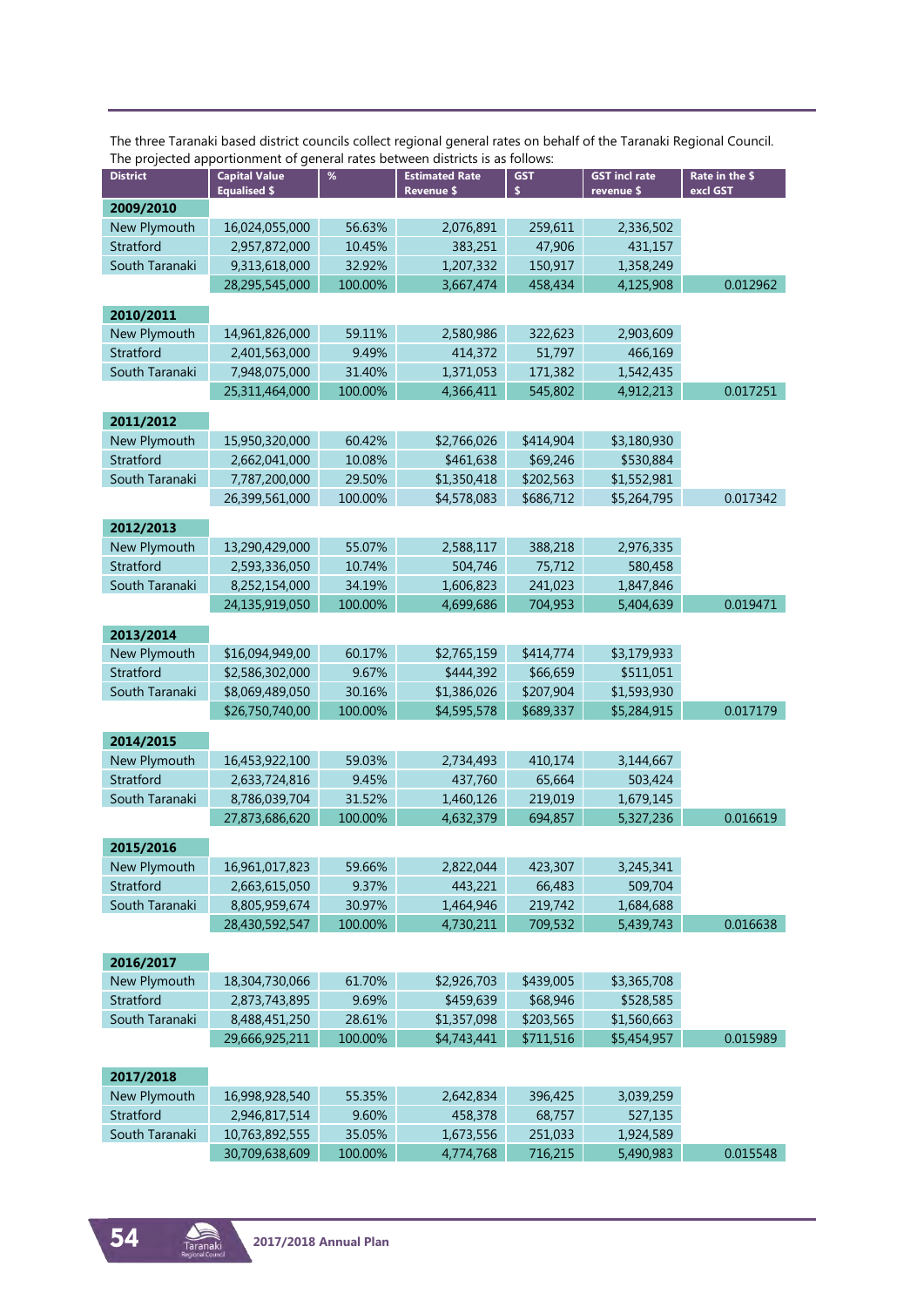# *The following information is presented for compliance with Local Government (Financial Reporting and Prudence) Regulations 2014.*

In accordance with the Regulations, the information presented is incomplete (in particular, the information presented does not include depreciation and internal transactions such as overheads) and it is not prepared in compliance with generally accepted accounting practice. It should not be relied upon for any other purpose than compliance with the *Local Government (Financial Reporting and Prudence) Regulations 2014*.

### **WHOLE OF COUNCIL FUNDING IMPACT STATEMENT**

| 2016/2017<br><b>Estimate \$</b><br><b>Annual Plan</b> |                                                                               | 2017/2018<br><b>Estimate \$</b><br><b>Annual Plan</b> | 2017/2018<br><b>Estimate \$</b><br><b>LTP</b> |
|-------------------------------------------------------|-------------------------------------------------------------------------------|-------------------------------------------------------|-----------------------------------------------|
|                                                       | <b>Sources of operating funding</b>                                           |                                                       |                                               |
| 7,536,494                                             | General rates, uniform annual<br>general charges, rates penalties             | 7,611,858                                             | 7,574,175                                     |
| 1,820,603                                             | <b>Targeted rates</b>                                                         | 1,865,532                                             | 1,699,487                                     |
| 1,601,930                                             | Subsidies and grants for operating<br>purposes                                | 2,007,987                                             | 1,883,854                                     |
| 7,407,404                                             | Fees and charges                                                              | 7,801,374                                             | 8,728,451                                     |
| 6,499,700                                             | Interest and dividends from<br>investments                                    | 6,992,170                                             | 7,096,928                                     |
| $\mathbf{0}$                                          | Local authorities fuel tax, fines,<br>infringement fees and other<br>receipts | $\overline{0}$                                        | $\mathbf{0}$                                  |
| 24,866,131                                            | <b>Total operating funding</b>                                                | 26,278,921                                            | 26,982,895                                    |
|                                                       | <b>Applications of operating</b><br>funding                                   |                                                       |                                               |
| 23,809,900                                            | Payments to staff and suppliers                                               | 24,429,159                                            | 25,053,608                                    |
| $\Omega$                                              | <b>Finance costs</b>                                                          | $\Omega$                                              | $\Omega$                                      |
| $\Omega$                                              | Other operating funding<br>applications                                       | $\overline{0}$                                        | $\Omega$                                      |
| 23,809,900                                            | <b>Total applications of operating</b><br>funding                             | 24,429,159                                            | 25,053,608                                    |
|                                                       |                                                                               |                                                       |                                               |
| 1,056,231                                             | Surplus/(deficit) of operating<br>fundina                                     | 1,849,762                                             | 1,929,287                                     |
|                                                       | <b>Sources of capital funding</b>                                             |                                                       |                                               |
|                                                       | Subsidies and grants for capital                                              |                                                       |                                               |
| 402.000                                               | expenditure<br>Development and financial                                      | 257,500                                               | $\mathbf{0}$                                  |
| 0                                                     | contributions                                                                 | 0                                                     | 0                                             |
| $\mathbf{0}$                                          | Increase/(decrease) in debt                                                   | $\Omega$                                              | $\Omega$                                      |
| 235,000                                               | Gross proceeds from sale of assets                                            | 118,000                                               | 118,000                                       |
| $\mathbf{0}$                                          | Lump sum contributions                                                        | $\Omega$                                              | $\overline{0}$                                |
| $\Omega$                                              | Other dedicated capital funding                                               | $\Omega$                                              | $\Omega$<br>118.000                           |
| 637,000                                               | <b>Total sources of capital funding</b>                                       | 375,500                                               |                                               |
|                                                       | <b>Applications of capital funding</b>                                        |                                                       |                                               |
|                                                       | Capital expenditure to:                                                       |                                                       |                                               |
| $\Omega$                                              | - meet additional demand                                                      | $\Omega$                                              | $\Omega$                                      |
| 40,000                                                | - improve the level of service                                                | 600,000                                               | $\Omega$                                      |
| 5,362,400                                             | - replace existing assets                                                     | 3,286,750                                             | 1,589,450<br>144.051                          |
| (351, 290)<br>(3,357,879)                             | Increase/(decrease) in reserves<br>Increase/(decrease) in investments         | 107.969<br>(1,769,457)                                | 313,786                                       |
| 1,693,231                                             | <b>Total applications of capital</b>                                          | 2,225,262                                             | 2,047,287                                     |
|                                                       | funding                                                                       |                                                       |                                               |
| (1,056,231)                                           | Surplus/(deficit) of capital<br>funding                                       | (1,849,762)                                           | (1,929,287)                                   |
|                                                       |                                                                               |                                                       |                                               |
| $\mathbf{0}$                                          | <b>Funding balance</b>                                                        | $\mathbf{0}$                                          | 0                                             |

### **RESOURCE MANAGEMENT FUNDING IMPACT STATEMENT**

| 2016/2017<br><b>Estimate \$</b><br><b>Annual Plan</b> |                                                                            | 2017/2018<br><b>Estimate \$</b><br><b>Annual Plan</b> | 2017/2018<br><b>Estimate \$</b><br><b>LTP</b> |
|-------------------------------------------------------|----------------------------------------------------------------------------|-------------------------------------------------------|-----------------------------------------------|
|                                                       | <b>Sources of operating funding</b>                                        |                                                       |                                               |
| 3,986,371                                             | General rates, uniform annual general<br>charges, rates penalties          | 4,209,997                                             | 3,890,651                                     |
| $\Omega$                                              | <b>Targeted rates</b>                                                      | $\Omega$                                              | $\Omega$                                      |
| 300,000                                               | Subsidies and grants for operating<br>purposes                             | 302,000                                               | 245,000                                       |
| 5,608,690                                             | Fees and charges                                                           | 5,682,156                                             | 6,721,769                                     |
| $\Omega$                                              | Internal charges and overheads<br>recovered                                | $\Omega$                                              | $\mathbf 0$                                   |
| $\overline{0}$                                        | Local authorities fuel tax, fines,<br>infringement fees and other receipts | $\mathbf 0$                                           | $\overline{0}$                                |
| 9,895,061                                             | <b>Total operating funding</b>                                             | 10,194,153                                            | 10,857,420                                    |
|                                                       |                                                                            |                                                       |                                               |
|                                                       | <b>Applications of operating funding</b>                                   |                                                       |                                               |
| 8,790,150                                             | Payments to staff and suppliers                                            | 9,160,657                                             | 9,933,701                                     |
| $\Omega$                                              | <b>Finance costs</b>                                                       | $\Omega$                                              | $\Omega$                                      |
| 4,140,094                                             | Internal charges and overheads<br>applied                                  | 4,388,888                                             | 4,171,214                                     |
| $\mathbf{0}$                                          | Other operating funding applications                                       | $\Omega$                                              | $\mathbf{0}$                                  |
| 12,930,244                                            | <b>Total applications of operating</b><br>funding                          | 13,549,545                                            | 14,104,915                                    |
|                                                       |                                                                            |                                                       |                                               |
| (3,035,183)                                           | Surplus/(deficit) of operating funding                                     | (3, 355, 392)                                         | (3, 247, 495)                                 |
|                                                       |                                                                            |                                                       |                                               |
|                                                       | <b>Sources of capital funding</b><br>Subsidies and grants for capital      |                                                       |                                               |
| $\Omega$                                              | expenditure<br>Development and financial                                   | $\mathbf 0$                                           | $\mathbf{0}$                                  |
| $\overline{0}$                                        | contributions                                                              | 0                                                     | $\overline{0}$                                |
| $\mathbf{0}$                                          | Increase/(decrease) in debt                                                | $\Omega$                                              | 0                                             |
| 94,000                                                | Gross proceeds from sale of assets                                         | 71,000                                                | 71,000                                        |
| $\bf{0}$                                              | Lump sum contributions                                                     | $\overline{0}$                                        | $\overline{0}$                                |
| $\overline{0}$                                        | Other dedicated capital funding                                            | $\Omega$                                              | $\overline{0}$                                |
| 94,000                                                | <b>Total sources of capital funding</b>                                    | 71,000                                                | 71.000                                        |
|                                                       |                                                                            |                                                       |                                               |
|                                                       | <b>Applications of capital funding</b><br>Capital expenditure to:          |                                                       |                                               |
| $\mathbf{0}$                                          | - meet additional demand                                                   | $\Omega$                                              | $\mathbf{0}$                                  |
| $\overline{0}$                                        | - improve the level of service                                             | $\mathbf 0$                                           | $\overline{0}$                                |
| 598,600                                               | - replace existing assets                                                  | 1,199,250                                             | 403,950                                       |
| $\overline{0}$                                        | Increase/(decrease) in reserves                                            | $\mathbf 0$                                           | $\overline{0}$                                |
| (3,539,783)                                           | Increase/(decrease) in investments                                         | (4,483,642)                                           | (3,580,445)                                   |
| (2,941,183)                                           | <b>Total applications of capital funding</b>                               | (3, 284, 392)                                         | (3, 176, 495)                                 |
|                                                       |                                                                            |                                                       |                                               |
| 3,035,183                                             | Surplus/(deficit) of capital funding                                       | 3,355,392                                             | 3,247,495                                     |
|                                                       |                                                                            |                                                       |                                               |
| $\mathbf{0}$                                          | <b>Funding balance</b>                                                     | 0                                                     | $\mathbf{0}$                                  |

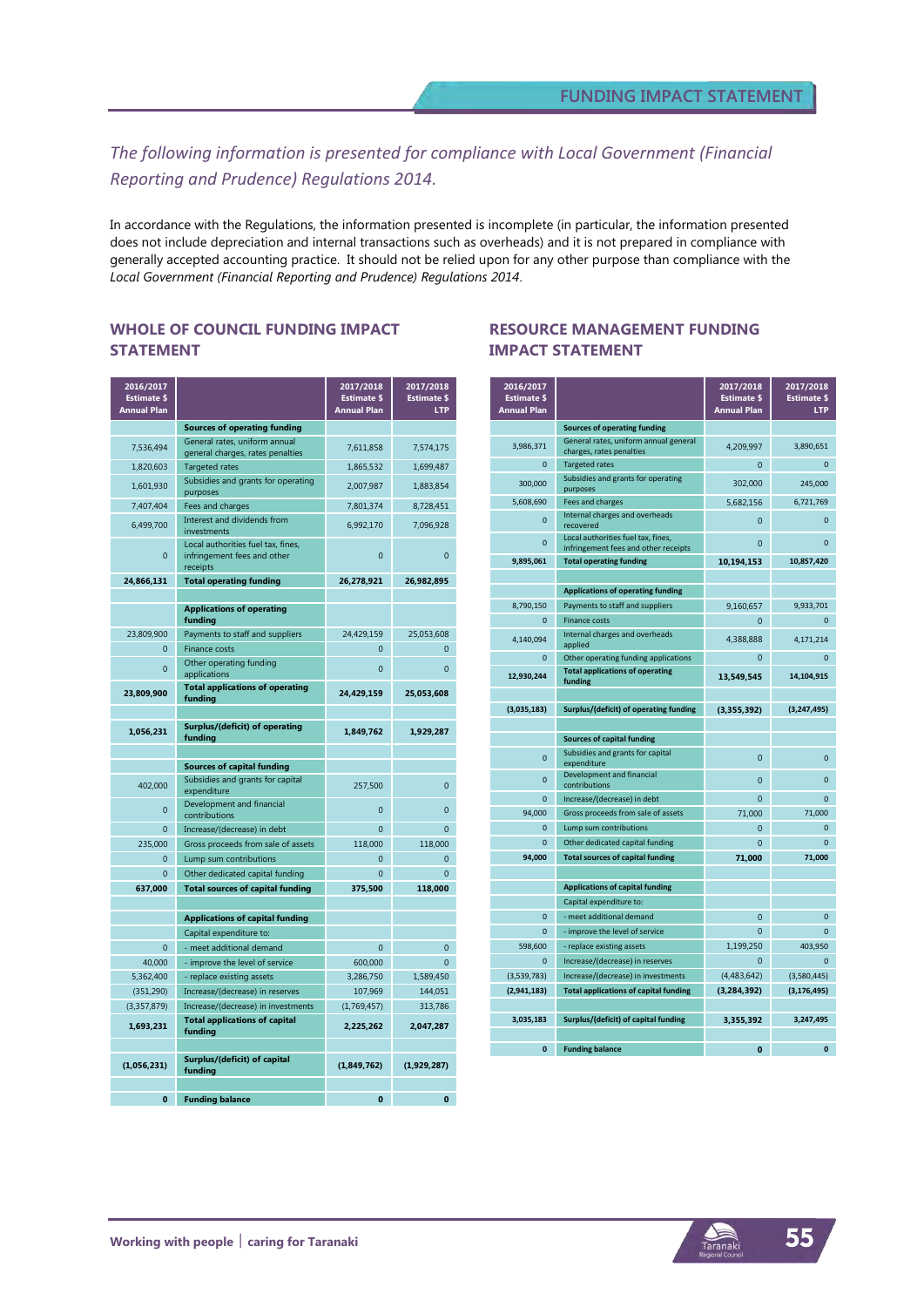# **BIOSECURITY FUNDING IMPACT STATEMENT**

| 2016/2017<br><b>Estimate \$</b><br><b>Annual Plan</b> |                                                                               | 2017/2018<br><b>Estimate \$</b><br><b>Annual Plan</b> | 2017/2018<br><b>Estimate \$</b><br><b>LTP</b> |
|-------------------------------------------------------|-------------------------------------------------------------------------------|-------------------------------------------------------|-----------------------------------------------|
|                                                       | <b>Sources of operating funding</b>                                           |                                                       |                                               |
| 727,847                                               | General rates, uniform annual<br>general charges, rates penalties             | 796,288                                               | 923,601                                       |
| $\Omega$                                              | <b>Targeted rates</b>                                                         | $\Omega$                                              | $\Omega$                                      |
| $\Omega$                                              | Subsidies and grants for operating<br>purposes                                | $\Omega$                                              | $\overline{0}$                                |
| 106,500                                               | Fees and charges                                                              | 106,500                                               | 110,116                                       |
| $\Omega$                                              | Internal charges and overheads<br>recovered                                   | $\Omega$                                              | $\overline{0}$                                |
| $\Omega$                                              | Local authorities fuel tax, fines,<br>infringement fees and other<br>receipts | $\Omega$                                              | $\Omega$                                      |
| 834,347                                               | <b>Total operating funding</b>                                                | 902,788                                               | 1,033,717                                     |
|                                                       |                                                                               |                                                       |                                               |
|                                                       | <b>Applications of operating</b><br>funding                                   |                                                       |                                               |
| 1,258,250                                             | Payments to staff and suppliers                                               | 985,745                                               | 1,134,839                                     |
| $\overline{0}$                                        | <b>Finance costs</b>                                                          | $\overline{0}$                                        | $\overline{0}$                                |
| 481,270                                               | Internal charges and overheads<br>applied                                     | 468,547                                               | 587,458                                       |
| $\Omega$                                              | Other operating funding<br>applications                                       | $\Omega$                                              | $\Omega$                                      |
| 1,739,520                                             | <b>Total applications of operating</b><br>funding                             | 1,454,292                                             | 1,722,297                                     |
|                                                       |                                                                               |                                                       |                                               |
| (905, 173)                                            | Surplus/(deficit) of operating<br>funding                                     | (551, 504)                                            | (688, 580)                                    |
|                                                       |                                                                               |                                                       |                                               |
|                                                       | <b>Sources of capital funding</b>                                             |                                                       |                                               |
| $\Omega$                                              | Subsidies and grants for capital<br>expenditure                               | $\Omega$                                              | $\overline{0}$                                |
| $\overline{0}$                                        | Development and financial<br>contributions                                    | $\overline{0}$                                        | $\overline{0}$                                |
| $\mathbf{0}$                                          | Increase/(decrease) in debt                                                   | $\Omega$                                              | $\overline{0}$                                |
| 60,000                                                | Gross proceeds from sale of assets                                            | 8,000                                                 | 8,000                                         |
| $\overline{0}$                                        | Lump sum contributions                                                        | $\overline{0}$                                        | $\overline{0}$                                |
| $\Omega$<br>60,000                                    | Other dedicated capital funding<br><b>Total sources of capital funding</b>    | $\Omega$<br>8.000                                     | $\overline{0}$<br>8,000                       |
|                                                       |                                                                               |                                                       |                                               |
|                                                       | <b>Applications of capital funding</b>                                        |                                                       |                                               |
|                                                       | Capital expenditure to:                                                       |                                                       |                                               |
| $\overline{0}$                                        | - meet additional demand                                                      | $\overline{0}$                                        | $\mathbf{0}$                                  |
| $\Omega$                                              | - improve the level of service                                                | $\Omega$                                              | $\overline{0}$                                |
| 172,500                                               | - replace existing assets                                                     | 44,500                                                | 44,500                                        |
| (372,000)                                             | Increase/(decrease) in reserves                                               | 100.000                                               | 100,000                                       |
| (645, 673)                                            | Increase/(decrease) in investments                                            | (688,004)                                             | (825,080)                                     |
| (845, 173)                                            | <b>Total applications of capital</b><br>fundina                               | (543, 504)                                            | (680, 580)                                    |
|                                                       |                                                                               |                                                       |                                               |
| 905,173                                               | Surplus/(deficit) of capital<br>funding                                       | 551,504                                               | 688,580                                       |
|                                                       |                                                                               |                                                       |                                               |
| $\mathbf{0}$                                          | <b>Funding balance</b>                                                        | $\Omega$                                              | $\Omega$                                      |

### **TRANSPORT FUNDING IMPACT STATEMENT**

| 2016/2017<br><b>Estimate \$</b><br><b>Annual Plan</b> |                                                                               | 2017/2018<br><b>Estimate \$</b><br><b>Annual Plan</b> | 2017/2018<br><b>Estimate \$</b><br><b>LTP</b> |
|-------------------------------------------------------|-------------------------------------------------------------------------------|-------------------------------------------------------|-----------------------------------------------|
|                                                       | <b>Sources of operating funding</b>                                           |                                                       |                                               |
| 149,796                                               | General rates, uniform annual                                                 | 146,089                                               | 169,761                                       |
| 850,272                                               | general charges, rates penalties<br><b>Targeted rates</b>                     | 858.207                                               | 811,628                                       |
|                                                       | Subsidies and grants for operating                                            |                                                       |                                               |
| 1.301.930                                             | purposes                                                                      | 1,705,987                                             | 1.638.854                                     |
| 1,136,450                                             | Fees and charges                                                              | 1,149,360                                             | 1,365,188                                     |
| $\overline{0}$                                        | Internal charges and overheads<br>recovered                                   | $\overline{0}$                                        | $\mathbf 0$                                   |
| $\Omega$                                              | Local authorities fuel tax, fines,<br>infringement fees and other<br>receipts | 0                                                     | 0                                             |
| 3,438,448                                             | <b>Total operating funding</b>                                                | 3,859,643                                             | 3,985,431                                     |
|                                                       |                                                                               |                                                       |                                               |
|                                                       | <b>Applications of operating</b><br>funding                                   |                                                       |                                               |
| 3,851,102                                             | Payments to staff and suppliers                                               | 3,861,184                                             | 3,988,986                                     |
| $\overline{0}$                                        | <b>Finance costs</b>                                                          | $\overline{0}$                                        | $\overline{0}$                                |
| 146.080                                               | Internal charges and overheads<br>applied                                     | 153.165                                               | 151,833                                       |
| $\overline{0}$                                        | Other operating funding<br>applications                                       | $\overline{0}$                                        | $\Omega$                                      |
| 3,997,182                                             | <b>Total applications of operating</b><br>funding                             | 4,014,349                                             | 4,140,819                                     |
|                                                       |                                                                               |                                                       |                                               |
| (558, 734)                                            | Surplus/(deficit) of operating<br>funding                                     | (154, 706)                                            | (155, 388)                                    |
|                                                       |                                                                               |                                                       |                                               |
|                                                       | <b>Sources of capital funding</b>                                             |                                                       |                                               |
| 402,000                                               | Subsidies and grants for capital<br>expenditure                               | $\overline{0}$                                        | $\overline{0}$                                |
| $\overline{0}$                                        | Development and financial<br>contributions                                    | $\overline{0}$                                        | $\overline{0}$                                |
| $\mathbf{0}$                                          | Increase/(decrease) in debt                                                   | $\overline{0}$                                        | $\overline{0}$                                |
| 8,000                                                 | Gross proceeds from sale of assets                                            | $\overline{0}$                                        | $\overline{0}$                                |
| $\Omega$                                              | Lump sum contributions                                                        | 0                                                     | 0                                             |
| $\Omega$                                              | Other dedicated capital funding                                               | $\overline{0}$                                        | $\overline{0}$                                |
| 410,000                                               | <b>Total sources of capital funding</b>                                       | O                                                     | O                                             |
|                                                       | <b>Applications of capital funding</b>                                        |                                                       |                                               |
|                                                       | Capital expenditure to:                                                       |                                                       |                                               |
| $\Omega$                                              | - meet additional demand                                                      | $\overline{0}$                                        | $\overline{0}$                                |
| $\overline{0}$                                        | - improve the level of service                                                | $\overline{0}$                                        | $\overline{0}$                                |
| 725,000                                               | - replace existing assets                                                     | $\Omega$                                              | $\Omega$                                      |
| (35, 180)                                             | Increase/(decrease) in reserves                                               | (36, 703)                                             | (32, 820)                                     |
| (838, 554)                                            | Increase/(decrease) in investments                                            | (118,003)                                             | (122, 568)                                    |
| (148, 734)                                            | <b>Total applications of capital</b><br>funding                               | (154, 706)                                            | (155, 388)                                    |
|                                                       |                                                                               |                                                       |                                               |
| 558,734                                               | Surplus/(deficit) of capital<br>funding                                       | 154,706                                               | 155,388                                       |
|                                                       |                                                                               |                                                       |                                               |
| $\mathbf{0}$                                          | <b>Funding balance</b>                                                        | $\mathbf{0}$                                          | $\mathbf{0}$                                  |

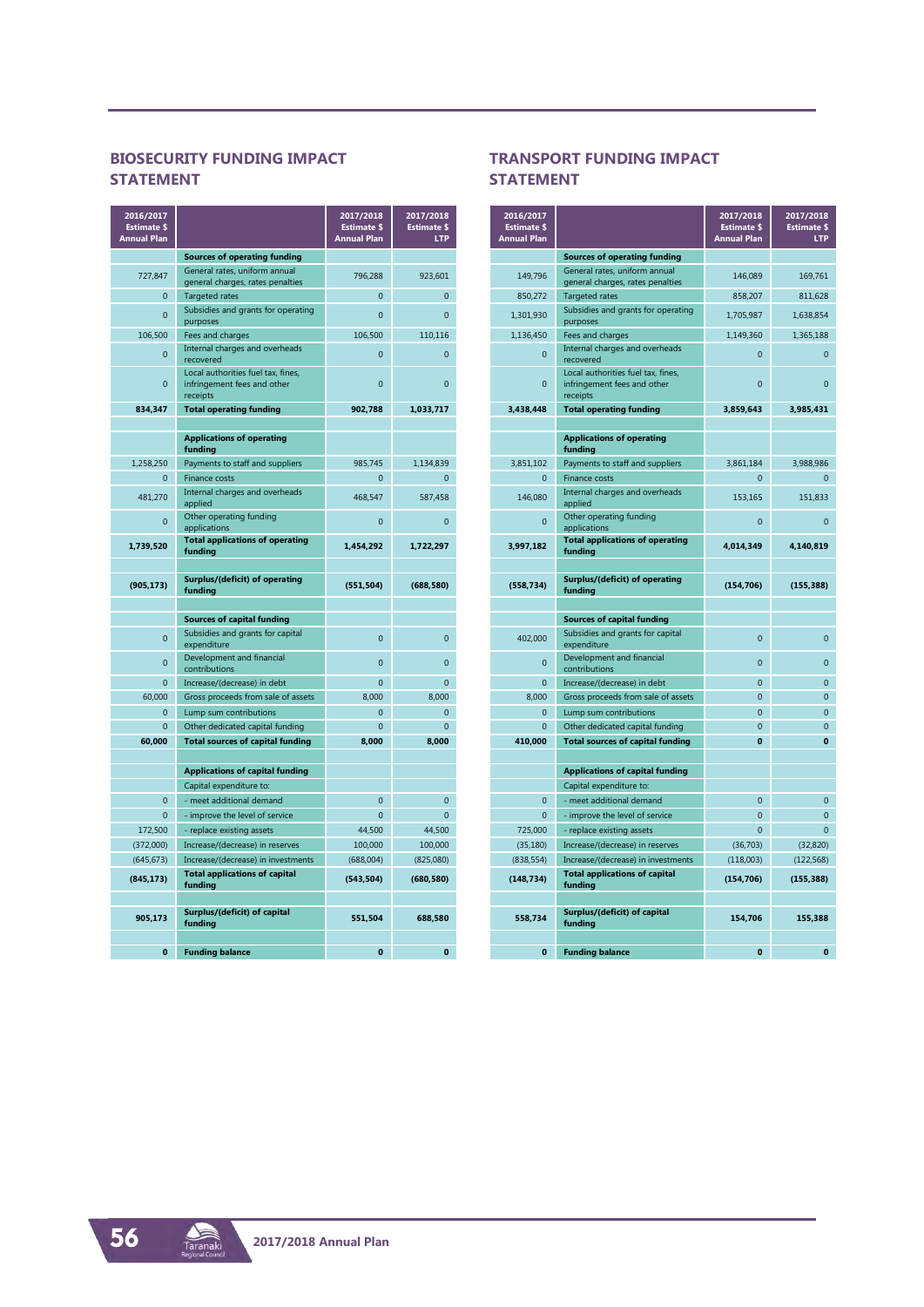# **HAZARD MANAGEMENT FUNDING IMPACT STATEMENT—CIVIL DEFENCE EMERGENCY MANAGEMENT**

| 2016/2017<br><b>Estimate \$</b><br><b>Annual Plan</b> |                                                                               | 2017/2018<br><b>Estimate \$</b><br><b>Annual Plan</b> | 2017/2018<br><b>Estimate \$</b><br><b>LTP</b> |
|-------------------------------------------------------|-------------------------------------------------------------------------------|-------------------------------------------------------|-----------------------------------------------|
|                                                       | <b>Sources of operating funding</b>                                           |                                                       |                                               |
| 193,408                                               | General rates, uniform annual<br>general charges, rates penalties             | 184,955                                               | 197,626                                       |
| $\mathbf{0}$                                          | <b>Targeted rates</b>                                                         | $\Omega$                                              | $\overline{0}$                                |
| $\overline{0}$                                        | Subsidies and grants for operating<br>purposes                                | $\Omega$                                              | $\overline{0}$                                |
| 361,721                                               | Fees and charges                                                              | 688,358                                               | 384,442                                       |
| $\Omega$                                              | Internal charges and overheads<br>recovered                                   | $\Omega$                                              | $\overline{0}$                                |
| $\overline{0}$                                        | Local authorities fuel tax, fines,<br>infringement fees and other<br>receipts | $\overline{0}$                                        | $\overline{0}$                                |
| 555,129                                               | <b>Total operating funding</b>                                                | 873,313                                               | 582.068                                       |
|                                                       |                                                                               |                                                       |                                               |
|                                                       | <b>Applications of operating</b><br>funding                                   |                                                       |                                               |
| 491,667                                               | Payments to staff and suppliers                                               | 668,690                                               | 525,940                                       |
| $\Omega$                                              | <b>Finance costs</b>                                                          | $\Omega$                                              | $\overline{0}$                                |
| 198.776                                               | Internal charges and overheads<br>applied                                     | 333.191                                               | 215.946                                       |
| 0                                                     | Other operating funding<br>applications                                       | $\Omega$                                              | $\mathbf 0$                                   |
| 690,443                                               | <b>Total applications of operating</b><br>funding                             | 1,001,881                                             | 741,886                                       |
|                                                       |                                                                               |                                                       |                                               |
| (135, 314)                                            | <b>Surplus/(deficit) of operating</b><br>funding                              | (128, 568)                                            | (159, 818)                                    |
|                                                       |                                                                               |                                                       |                                               |
|                                                       | <b>Sources of capital funding</b>                                             |                                                       |                                               |
| $\Omega$                                              | Subsidies and grants for capital<br>expenditure                               | $\Omega$                                              | $\overline{0}$                                |
| $\overline{0}$                                        | Development and financial<br>contributions                                    | $\overline{0}$                                        | $\bf{0}$                                      |
| $\overline{0}$                                        | Increase/(decrease) in debt                                                   | $\overline{0}$                                        | $\overline{0}$                                |
| 10,000                                                | Gross proceeds from sale of assets                                            | $\overline{0}$                                        | $\overline{0}$                                |
| $\mathbf{0}$                                          | Lump sum contributions                                                        | $\overline{0}$                                        | $\overline{0}$                                |
| $\Omega$                                              | Other dedicated capital funding                                               | $\Omega$                                              | $\Omega$                                      |
| 10,000                                                | <b>Total sources of capital funding</b>                                       | O                                                     | $\mathbf{0}$                                  |
|                                                       |                                                                               |                                                       |                                               |
|                                                       | <b>Applications of capital funding</b><br>Capital expenditure to:             |                                                       |                                               |
| $\overline{0}$                                        | - meet additional demand                                                      | $\overline{0}$                                        | $\overline{0}$                                |
| $\Omega$                                              | - improve the level of service                                                | $\overline{0}$                                        | $\overline{0}$                                |
| 44,800                                                | - replace existing assets                                                     | 74,000                                                | 4,000                                         |
| $\Omega$                                              | Increase/(decrease) in reserves                                               | $\Omega$                                              | $\Omega$                                      |
| (170, 114)                                            | Increase/(decrease) in investments                                            | (202, 568)                                            | (163, 818)                                    |
| (125, 314)                                            | <b>Total applications of capital</b><br>funding                               | (128, 568)                                            | (159, 818)                                    |
|                                                       |                                                                               |                                                       |                                               |
| 135,314                                               | Surplus/(deficit) of capital<br>funding                                       | 128,568                                               | 159,818                                       |
|                                                       |                                                                               |                                                       |                                               |
| $\mathbf{0}$                                          | <b>Funding balance</b>                                                        | $\mathbf{0}$                                          | $\mathbf{0}$                                  |

### **HAZARD MANAGEMENT FUNDING IMPACT STATEMENT—FLOOD MANAGEMENT, GENERAL RIVER CONTROL AND RIVER CONTROL SCHEMES**

| 2016/2017<br><b>Estimate \$</b><br><b>Annual Plan</b> |                                                                               | 2017/2018<br><b>Estimate \$</b><br><b>Annual Plan</b> | 2017/2018<br>Estimate \$<br><b>LTP</b> |
|-------------------------------------------------------|-------------------------------------------------------------------------------|-------------------------------------------------------|----------------------------------------|
|                                                       | <b>Sources of operating funding</b>                                           |                                                       |                                        |
| 100,208                                               | General rates, uniform annual<br>general charges, rates penalties             | (47, 975)                                             | 135,553                                |
| 662.877                                               | <b>Targeted rates</b>                                                         | 700.454                                               | 591,295                                |
| $\overline{0}$                                        | Subsidies and grants for operating<br>purposes                                | $\overline{0}$                                        | $\overline{0}$                         |
| 51,043                                                | Fees and charges                                                              | 20,000                                                | $\overline{0}$                         |
| $\Omega$                                              | Internal charges and overheads<br>recovered                                   | $\Omega$                                              | $\Omega$                               |
| $\Omega$                                              | Local authorities fuel tax, fines,<br>infringement fees and other<br>receipts | $\overline{0}$                                        | $\Omega$                               |
| 814,128                                               | <b>Total operating funding</b>                                                | 672,479                                               | 747.881                                |
|                                                       |                                                                               |                                                       |                                        |
|                                                       | <b>Applications of operating</b><br>funding                                   |                                                       |                                        |
| 410.590                                               | Payments to staff and suppliers                                               | 386,323                                               | 389.968                                |
| $\mathbf{0}$                                          | <b>Finance costs</b>                                                          | $\overline{0}$                                        | $\overline{0}$                         |
| 106,240                                               | Internal charges and overheads<br>applied                                     | 111,392                                               | 110,424                                |
| $\overline{0}$                                        | Other operating funding<br>applications                                       | $\overline{0}$                                        | $\overline{0}$                         |
| 516,830                                               | <b>Total applications of operating</b><br>fundina                             | 497,715                                               | 500,392                                |
|                                                       |                                                                               |                                                       |                                        |
| 297,298                                               | <b>Surplus/(deficit) of operating</b><br>funding                              | 174,764                                               | 247,489                                |
|                                                       |                                                                               |                                                       |                                        |
|                                                       | <b>Sources of capital funding</b>                                             |                                                       |                                        |
| $\overline{0}$                                        | Subsidies and grants for capital<br>expenditure                               | 257,500                                               | $\mathbf{0}$                           |
| $\Omega$                                              | Development and financial<br>contributions                                    | $\Omega$                                              | $\Omega$                               |
| $\Omega$                                              | Increase/(decrease) in debt                                                   | $\Omega$                                              | $\Omega$                               |
| $\overline{0}$                                        | Gross proceeds from sale of assets                                            | $\overline{0}$                                        | $\overline{0}$                         |
| $\mathbf{0}$                                          | Lump sum contributions                                                        | $\overline{0}$                                        | $\overline{0}$                         |
| $\Omega$                                              | Other dedicated capital funding                                               | $\Omega$                                              | $\Omega$                               |
| $\mathbf{0}$                                          | <b>Total sources of capital funding</b>                                       | 257,500                                               | O                                      |
|                                                       | <b>Applications of capital funding</b>                                        |                                                       |                                        |
|                                                       | Capital expenditure to:                                                       |                                                       |                                        |
| $\overline{0}$                                        | - meet additional demand                                                      | $\overline{0}$                                        | $\overline{0}$                         |
| 40,000                                                | - improve the level of service                                                | 600,000                                               | $\overline{0}$                         |
| $\Omega$                                              | - replace existing assets                                                     | $\Omega$                                              | $\Omega$                               |
| 55,890                                                | Increase/(decrease) in reserves                                               | 44.672                                                | 76,871                                 |
| 201.408                                               | Increase/(decrease) in investments                                            | (212, 408)                                            | 170,618                                |
| 297,298                                               | <b>Total applications of capital</b><br>funding                               | 432,264                                               | 247,489                                |
|                                                       |                                                                               |                                                       |                                        |
| (297, 298)                                            | Surplus/(deficit) of capital<br>funding                                       | (174, 764)                                            | (247, 489)                             |
|                                                       |                                                                               |                                                       |                                        |
| $\mathbf{0}$                                          | <b>Funding balance</b>                                                        | $\mathbf{0}$                                          | $\mathbf{0}$                           |